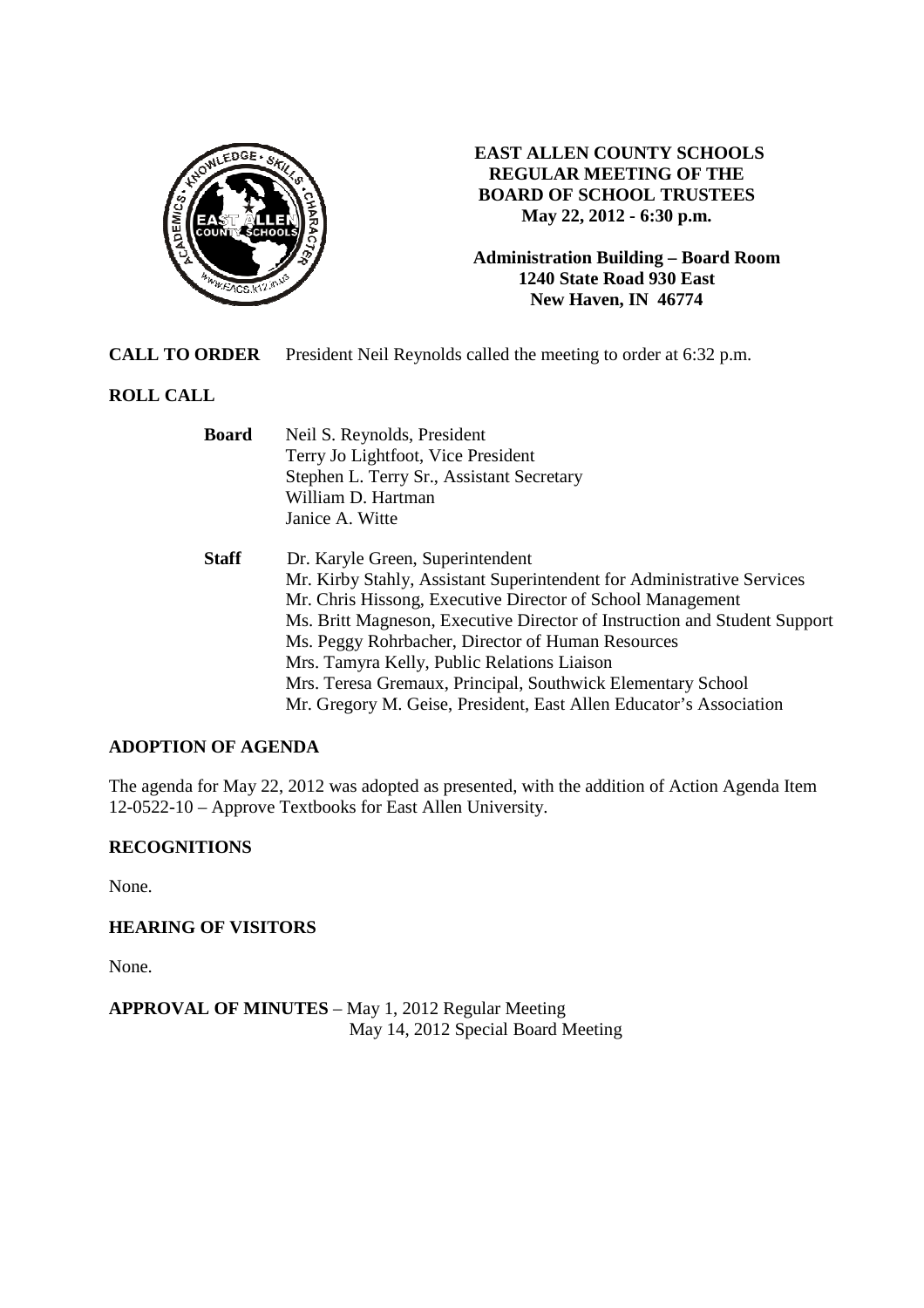# **PUBLIC HEARING REGARDING CAPITAL LEASE** – iPad Equipment

- 1.0 Review of Capital Lease
- 2.0 Public Expressions None
- 3.0 Adjournment

# **INFORMATION ITEMS**

One hundred fifty-five (155) School Choice Transfers have been approved for the 2012-13 school year.

## **SUPERINTENDENT COMMUNICATIONS**

None.

# **ACTION AGENDA**

# **CONSENT MOTION:**

|            | Motion: Witte                                                                                                                                                                                                                                                                                                           | Second: Lightfoot | Vote: Aye: $5-0$ |
|------------|-------------------------------------------------------------------------------------------------------------------------------------------------------------------------------------------------------------------------------------------------------------------------------------------------------------------------|-------------------|------------------|
|            | Motion: That the Board of School Trustees approve items one through<br>ten as presented.                                                                                                                                                                                                                                |                   |                  |
| 12-0522-10 | Approval of Textbooks for East Allen University                                                                                                                                                                                                                                                                         |                   |                  |
| 12-0522-09 | Approval of Bid Award for Replacement of Service Center Fuel Line                                                                                                                                                                                                                                                       |                   |                  |
| 12-0522-08 | Approval of 2012 Paving Bid                                                                                                                                                                                                                                                                                             |                   |                  |
| 12-0522-07 | Approval of Resolution to Transfer Appropriations Within Debt Services                                                                                                                                                                                                                                                  |                   |                  |
| 12-0522-06 | Approval of Contract with Verleaish Jones                                                                                                                                                                                                                                                                               |                   |                  |
| 12-0522-05 | <b>Approval of Financial Reports</b><br>Approval of Meetings and Conferences Requests<br>Approval of Application, Receipt of Funds, and Associated Contracts for the<br><b>Alternative Education Grant</b><br>Approval of Application, Receipt of Funds, and Associated Contracts for the<br>2012/2013 Safe Haven Grant |                   |                  |
| 12-0522-04 |                                                                                                                                                                                                                                                                                                                         |                   |                  |
| 12-0522-03 |                                                                                                                                                                                                                                                                                                                         |                   |                  |
| 12-0522-02 |                                                                                                                                                                                                                                                                                                                         |                   |                  |
| 12-0522-01 | Approval of Human Resources Report                                                                                                                                                                                                                                                                                      |                   |                  |